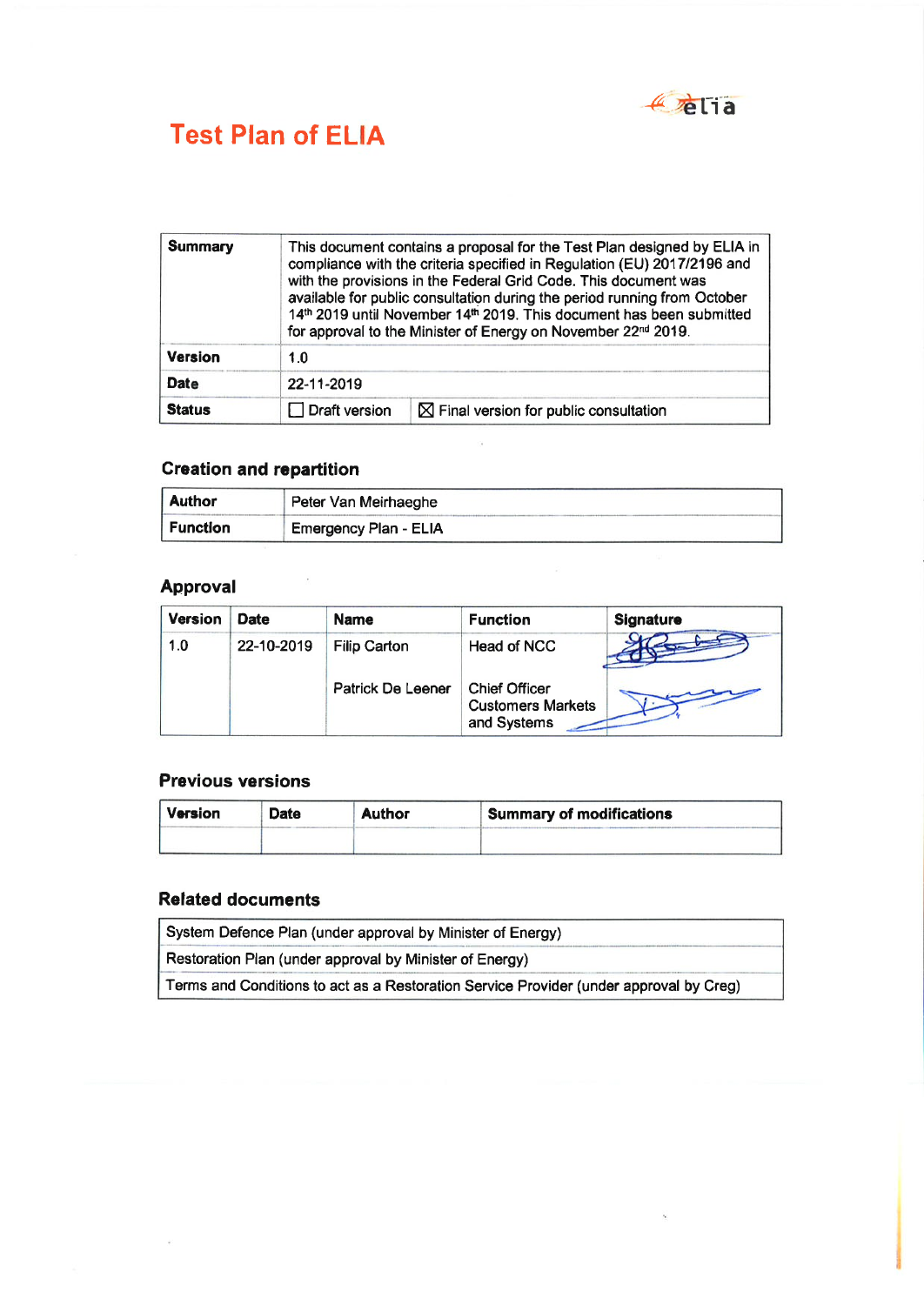## **Content**

| 3 | Equipment and capabilities that have to be tested 5                                                                                                                                                                                                |  |  |  |  |
|---|----------------------------------------------------------------------------------------------------------------------------------------------------------------------------------------------------------------------------------------------------|--|--|--|--|
|   | 4 Compliance testing of Power Generating Modules capabilities  7<br>4.1<br>4.1.1<br>4.1.2<br>4.1.3<br>4.1.4<br>4.1.5<br>4.1.6<br>4.1.7                                                                                                             |  |  |  |  |
|   | Initial test for a new Restoration Facility  10<br>4.1.8<br>4.2<br>4.2.1<br>4.2.2                                                                                                                                                                  |  |  |  |  |
|   | 5 Compliance testing of demand facilities providing demand side<br>Defence Service Providers delivering demand response 11<br>5.1<br>5.1.1<br>5.1.2<br>Defence Service Providers delivering demand response low frequency<br>5.2<br>5.2.1<br>5.2.2 |  |  |  |  |
|   | 6 Compliance testing of HVDC capabilities 13<br>6.1.1<br>6.1.2                                                                                                                                                                                     |  |  |  |  |
|   | 7 Compliance testing of low frequency demand disconnection<br>7.1<br>7.2<br>7.3<br>7.4                                                                                                                                                             |  |  |  |  |
|   |                                                                                                                                                                                                                                                    |  |  |  |  |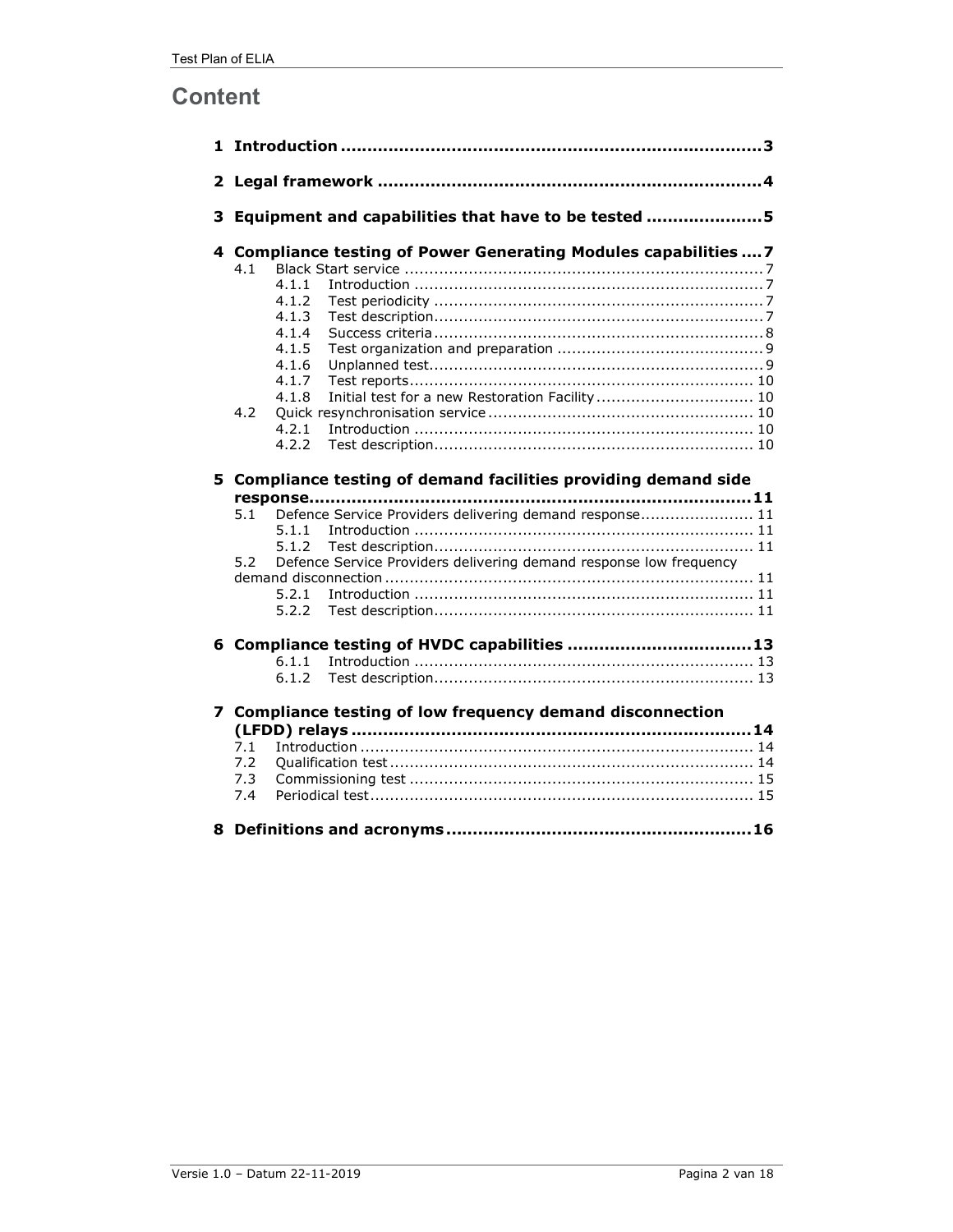

## 1 Introduction

This document describes the tests (including their frequency and conditions) applied to defence and restoration service providers and identifies the equipment and capabilities relevant for the System Defence Plan and the Restoration Plan that have to be tested.

The Test Plan is elaborated by ELIA, taking into account the prescriptions of Commission Regulation (EU) 2017/2196 of 24 November 2017 establishing a network code on electricity emergency and restoration (NC ER) and taking into account other relevant legislation (e.g. the Federal Grid Code) and other Network Codes:

- Regulation (EU) 2016/631 establishing a network code on requirements for grid connection of generators (NC RFG)
- Regulation (EU) 2016/1388 establishing a Network Code on Demand Connection (NC DCC)
- Regulation (EU) 2016/1447 establishing a network code on requirements for grid connection of high voltage direct current systems and direct current-connected power park modules (NC HVDC)

ELIA established this Test Plan making sure that:

- The test does not endanger the operational security of the transmission system and of the interconnected transmission system;
- The tests have minimal impact on system users.

In accordance with article 7 of the NC ER, ELIA organized a public consultation of this document during a period of one month between October  $14<sup>th</sup>$  2019 and November  $14<sup>th</sup>$ 2019.

ELIA duly took into account the views of the stakeholders resulting from the consultations before the submission for approval of the proposal. A sound justification for including or not including the views of the stakeholders has been provided and published on the website of ELIA simultaneously with the publication of the proposal.

In accordance with articles 4(3) and 43(2) of the NC ER and article 259 of the Federal Grid Code, ELIA submitted the Test Plan (in Dutch and French) for approval to the minister of Energy, by December 18<sup>th</sup> 2019 at the latest.

The Test Plan refers to the System Defence Plan and Restoration Plan designed by ELIA in accordance with the NC ER and the Federal Grid Code. Both Plans are still waiting for approval by the Minister of Energy. This Test Plan is therefore subject to the approval of the System Defence Plan and Restoration Plan.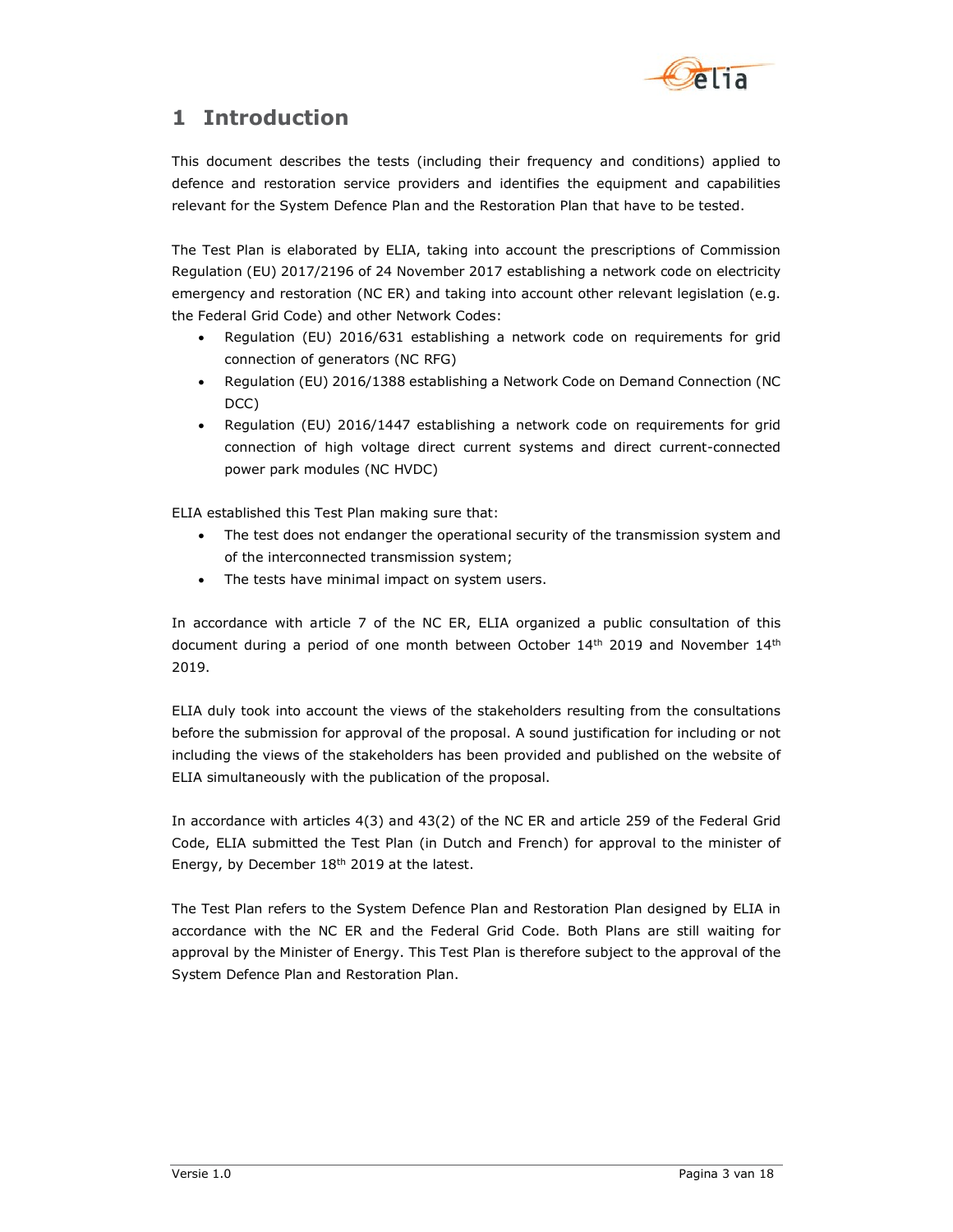## 2 Legal framework

Article 43(2) of the NC ER charges ELIA to design a Test Plan, in consultation with the public Distribution System Operators (DSOs), Significant Grid Users (SGUs) identified in the System Defence Plan and in the Restoration Plan, the Defence Service Providers and the Restoration Service Providers.

The Test Plan is designed considering the minimum requirements laid down in:

- Articles 44 to 47 of the NC ER
- Articles  $15(5)(a) 15(5)(c)$ ,  $45(5)$ ,  $45(6)$  of the NC RfG
- Articles 37(2), 37(3) and 71(11) of the NC HVDC
- Articles 19(1), 19(2), 37(4), 37(6), 39(5) and 41(1) of the NC DCC

The test plan shall follow the methodology laid down in the NC RfG, in the NC HVDC and in the NC DCC for the corresponding tested capability. However, for SGUs existing before the entry into force of these codes, the NC ER foresees that the test plan shall follow the provisions of national law. Regarding that Belgian law does not foresee any methodology, ELIA follows the methodology laid down in the three sub-mentioned NCs for both existing and new installations.

It is nevertheless important to mention that Article 263 of the Federal Grid Code authorizes Elia to organize tests in order to assess the performances of the measures identified in the System Defence Plan and in the Restoration Plan. This provision also stipulates that the tests have to be organized in concertation with the stakeholders and at Elia's costs.

On the basis of a proposal made by ELIA and after an advise of the CREG, the minister of Energy approves or not the Test Plan, in accordance with article 259 of the Federal Grid Code.

In case of incompatibility between the Test Plan on the one hand and the NC ER and other legislation on the other hand, the latter will prevail.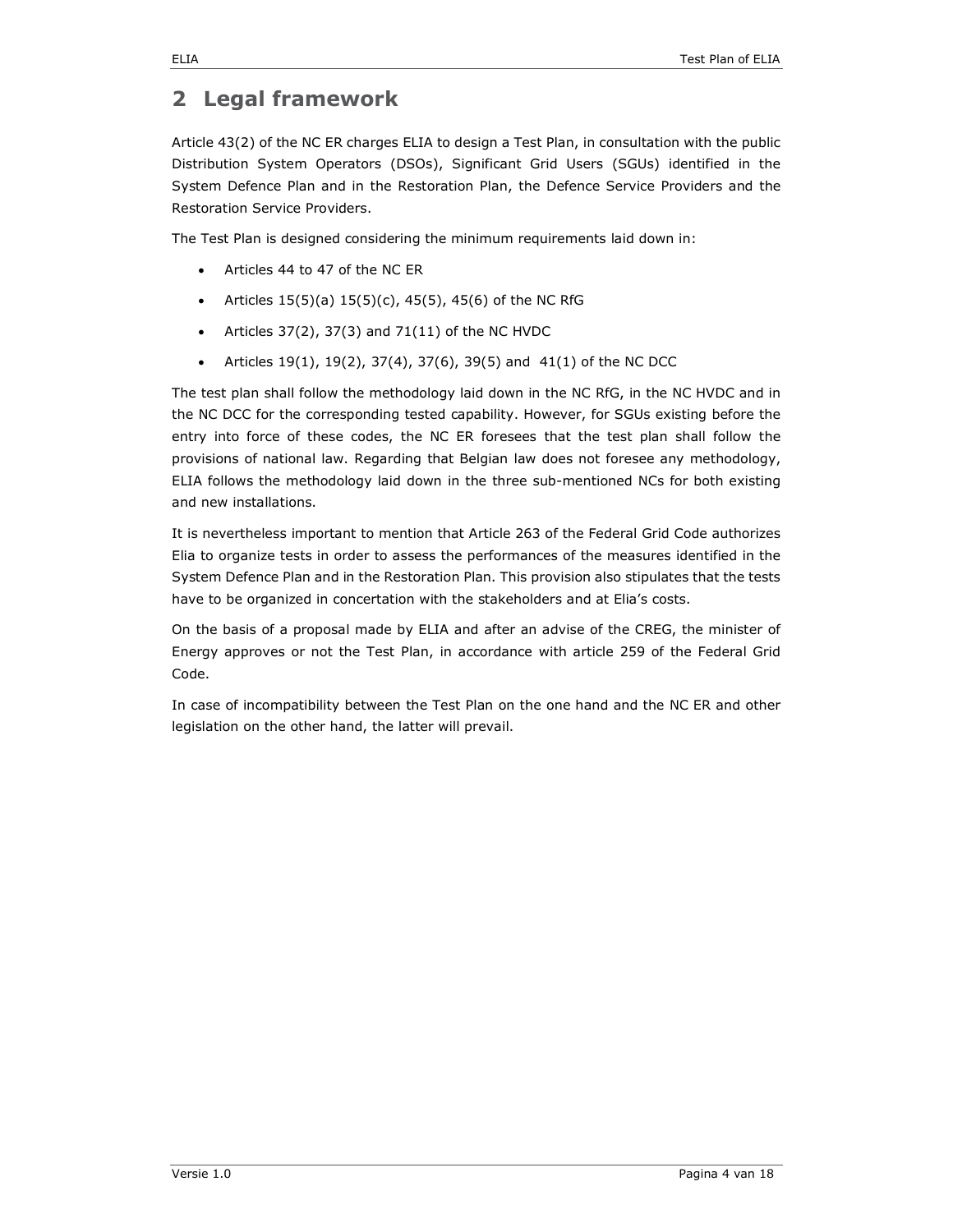

## 3 Equipment and capabilities that have to be tested

In accordance with article 43(2) of the NC ER, the following table specifies the identified equipment and capabilities relevant for the System Defence Plan and the Restoration Plan that have to be tested.

| <b>Equipment and capabilities relevant for the</b><br>System Defence Plan and/or Restoration Plan that have to be                        | <b>Relevant for System Defence Plan or</b>     | <b>Periodicity of the</b>                           |                                                             |
|------------------------------------------------------------------------------------------------------------------------------------------|------------------------------------------------|-----------------------------------------------------|-------------------------------------------------------------|
| tested                                                                                                                                   | <b>Restoration Plan or general obligation</b>  | tests                                               | <b>Remarks</b>                                              |
| LFDD relays implemented on TSO, public DSO of CDSO<br>installations (if any)                                                             | System Defence Plan                            | 10 years                                            | Conditions of the tests are included in paragraph 7         |
| RSP which is a PGM delivering a black start service                                                                                      | <b>Restoration Plan</b>                        | 3 years                                             | Conditions of the tests are included in paragraph 4.1       |
| Communication systems defined in art 41 of the NC ER of ELIA,<br>RSPs, public DSOs, CDSOs and SGUs identified in the Restoration<br>Plan | General obligation according to NCER art 48(1) | 1 year                                              | $(*)$                                                       |
| Backup power supply of communication systems of ELIA, RSPs,<br>public DSOs, CDSOs and SGUs identified in the Restoration Plan            | General obligation according to NCER art 48(2) | 5 years                                             | $(*)$                                                       |
| Inter-TSO communication systems                                                                                                          | General obligation according to NCER art 48(3) | Periodicity to be<br>defined by 18<br>December 2024 | Conditions of the test to be defined by 18 December<br>2024 |
| Communication systems between ELIA and Coreso                                                                                            | General obligation according to NCER art 49(2) | 3 years                                             | $(*)$                                                       |
| Main and backup power sources to supply ELIA's main and<br>backup control rooms, provided for in art 42 of the NC ER                     | General obligation according to NCER art 49(2) | 1 year                                              | $(*)$                                                       |
| Functionality of ELIA's main and backup Energy Management<br>System including SCADA, state estimator and security analysis               | General obligation according to NCER art 49(2) | 3 years                                             | $(*)$                                                       |
| Functionality of ELIA's Entsoe awareness system                                                                                          | General obligation according to NCER art 49(2) | 3 years                                             | $(*)$                                                       |
| ELIA's main and backup datawarehouse and LAN connection                                                                                  | General obligation according to NCER art 49(2) | 3 years                                             | $(*)$                                                       |
| Functionality of ELIA's controller for the frequency restoration of<br>the LFC zone                                                      | General obligation according to NCER art 49(2) | 3 years                                             | $(*)$                                                       |
| Functionality of ELIA's main and backup control system for<br>manual FRR                                                                 | General obligation according to NCER art 49(2) | 3 years                                             | $(*)$                                                       |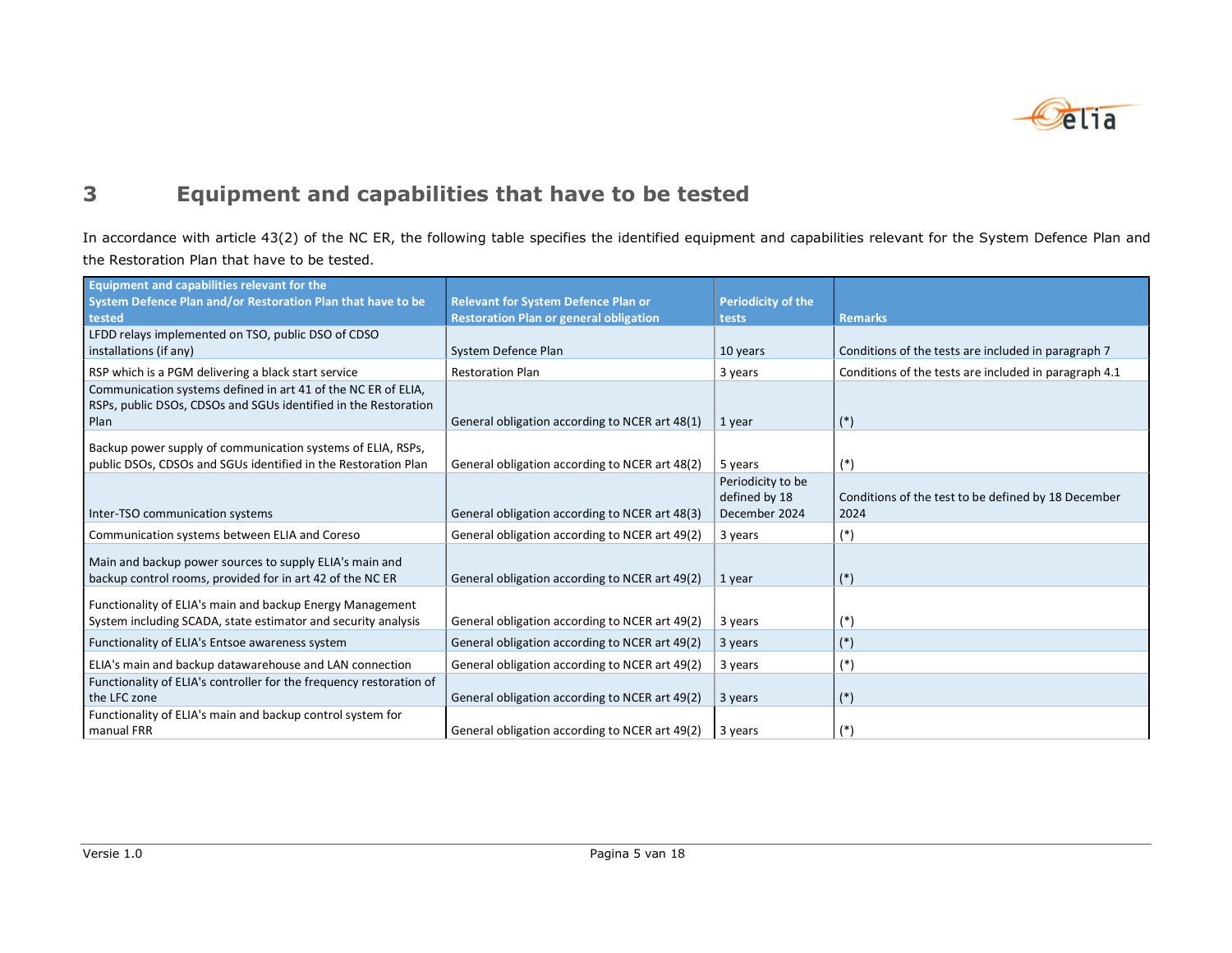| Functionality of substation SCADA for the substations identified                                                                              |                                                |         | $(*)$           |
|-----------------------------------------------------------------------------------------------------------------------------------------------|------------------------------------------------|---------|-----------------|
| as essential for the Restoration Plan                                                                                                         | General obligation according to NCER art 49(2) | 3 years | $1**$           |
| ELIA's main and backup data communication to substations<br>identified as essential for the Restoration Plan procedures                       | General obligation according to NCER art 49(2) | 3 years | $(*)$<br>$1**$  |
| ELIA's backup power sources to supply essential services of the<br>substations identified as essential for the Restoration Plan<br>procedures | General obligation according to NCER art 49(3) | 5 years | $(*)$<br>$(***$ |
| Functionality of tools used by ELIA for managing nominations                                                                                  | General obligation according to NCER art 49(2) | 3 years |                 |
| Functionality of tools used by ELIA for activation of balancing<br>energy bids                                                                | General obligation according to NCER art 49(2) | 3 years | $(*)$           |
| ELIA's transfer procedure for moving from the main control room<br>to the backup control room                                                 | General obligation according to NCER art 49(4) | 1 year  |                 |

(\*) Conditions of the tests are not included in the Test Plan, because it is not imposed by article 43(3) of the NC ER

(\*\*) Where these tools and facilities involve public DSOs, CDSOs or SGUs, these parties shall participate in this test.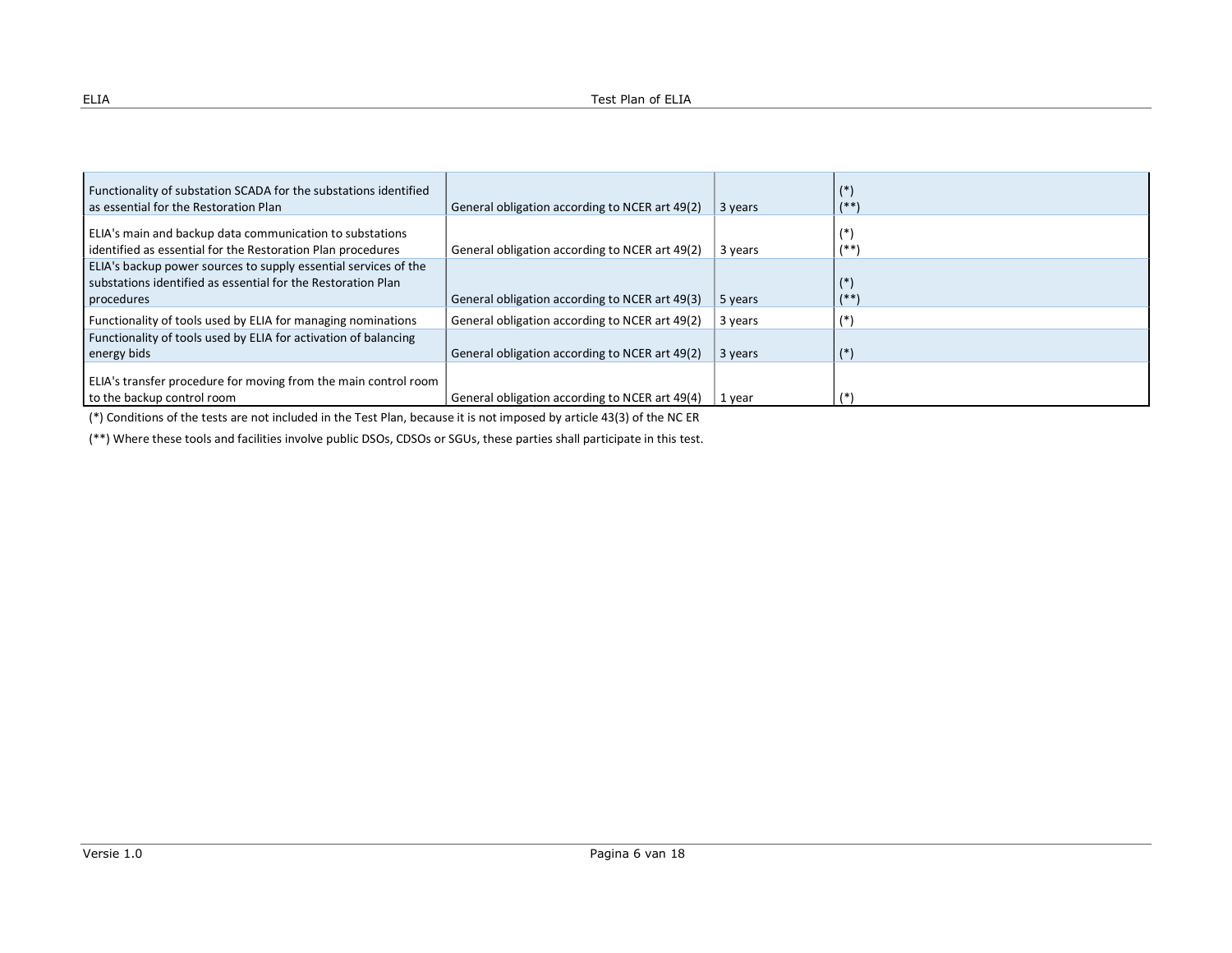

## 4 Compliance testing of Power Generating Modules capabilities

Each Restoration Service Provider RSP should test his Power Generating Modules (PGM) to ensure they can provide the specified restoration service(s). Article 44 of NC ER requires specifying a Test Plan for the following services provided by an RSP:

- Black Start service
- Quick resynchronisation service.

Other requirements related to the production in Normal/Alert State are not in the scope of this Test Plan.

### 4.1 Black Start service

#### 4.1.1 Introduction

Each RSP, which is a PGM delivering Black Start service, shall execute a Black Start capability test considering the minimum requirements laid down in Article 44(1) of the NC ER and of Article 45(5) of NC RfG.

As specified in Article 45(5) of NC RfG, the Black Start capability test aims to demonstrate the technical capability to start from shut down without any external electrical energy supply.

However, as the ultimate goal of the Black Start service is to energize a dead busbar, accept active and reactive power loading and resynchronize the islanded grid with the other part of the transmission system to support the grid restoration, ELIA requires the Restoration Facility to demonstrate all these aspects.

#### 4.1.2 Test periodicity

In agreement with Article 44 of NC ER, a Black Start capability test should occur at least every three years.

Without prejudice to the previous paragraph, and in order to check that the Restoration Facility is capable of delivering the Black Start Service, the test should occur at least once during the term of the RSP Contract agreed between the RSP and ELIA.

#### 4.1.3 Test description

The Black Start capability test may take the form of one of the following tests:

- Test 0: Black Start inspection which consists of:
	- o An inspection of the Service Provider's installations and submission to ELIA's representatives of the 'Black-out' and 'Black Start' procedures to be executed by the PGM's operators.
	- o An explanation to Elia of these procedures by the operators of the RSP
	- o A demonstration of the operation of ancillary 'Black Start' facilities (auxiliary diesel generators, compressors, auxiliary boilers, etc.).
- **Test 1:** Start-up and reconnection: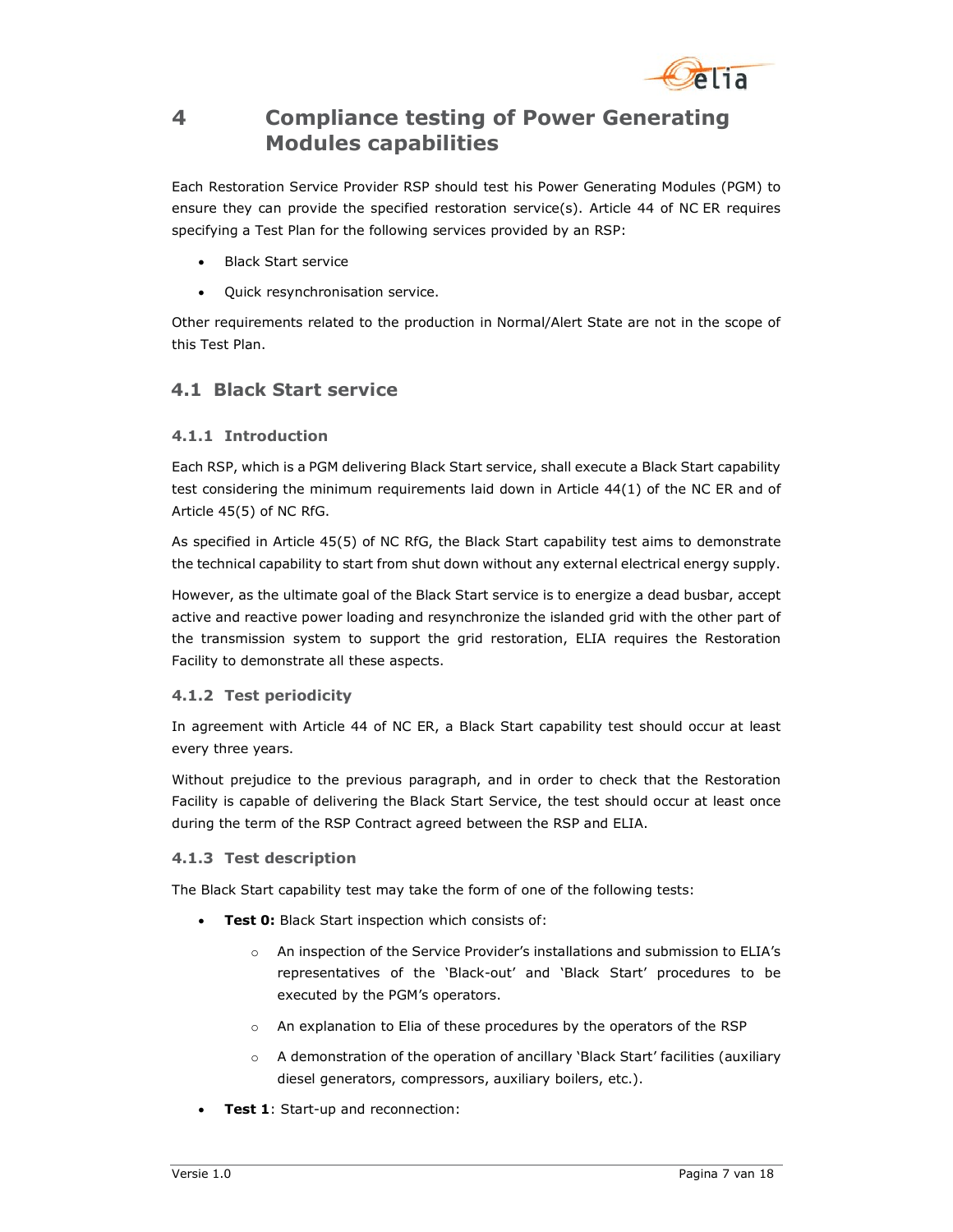- $\circ$  The PGM is shut down, followed by a start-up according to the time defined in paragraph "Provisions of the Black Start service" of the RSP Contract.
- o The auxiliary systems of the PGM are powered by an independent power source such as a diesel generator according to the 'Black Start' procedure of the PGM.
- $\circ$  The PGM is then connected to the transmission system that is already energized.
- Test 2:
	- $\circ$  The PGM's auxiliary systems are powered by an independent energy source
	- o The PGM will demonstrate the ability to re-energize a bus bar of the transmission system that was at zero voltage. The PGM should be able to control the bus bar voltage to reference values equal to 0.9 p.u., 1 p.u. (voltage p.u. base = nominal voltage of the transmission system busbar).
- Test 3:
	- $\circ$  In addition to the performances required in test 2, the PGM will demonstrate the exchange of reactive power with the transmission system, when the TSO switches in inductive or capacitive elements to the islanded system. The TSO may request to demonstrate reactive power exchanges up to the limits specified in paragraph "Conditions for participation to the black-start service" in the RSP contract.
- Test 4:
	- $\circ$  In addition to the performances required in test 3, the PGM will demonstrate the ability to inject active power into the islanded system, when the TSO switches in active load blocks (MW). The TSO may request to demonstrate active power exchanges up to the limits specified in paragraph "Conditions for participation to the black-start service" in the RSP contract.

By default, ELIA will require performing a Black Start capability test 4. However, if due to particular circumstances (e.g. unavailable test load, potential negative impact on the transmission system), a test 4 cannot be executed, ELIA may, in concertation with the RSP decide to execute another test among those described above in this article.

Apart from the periodic test every three years, ELIA preserves the right to request the RSP to perform intermediate tests among those described above in this article, if deemed necessary by ELIA.

ELIA will motivate and communicate the reason for an intermediate test to the RSP.

#### 4.1.4 Success criteria

The Black Start capability test is deemed successful when it fulfils the conditions established by ELIA in accordance with article 43(5) of the NC ER.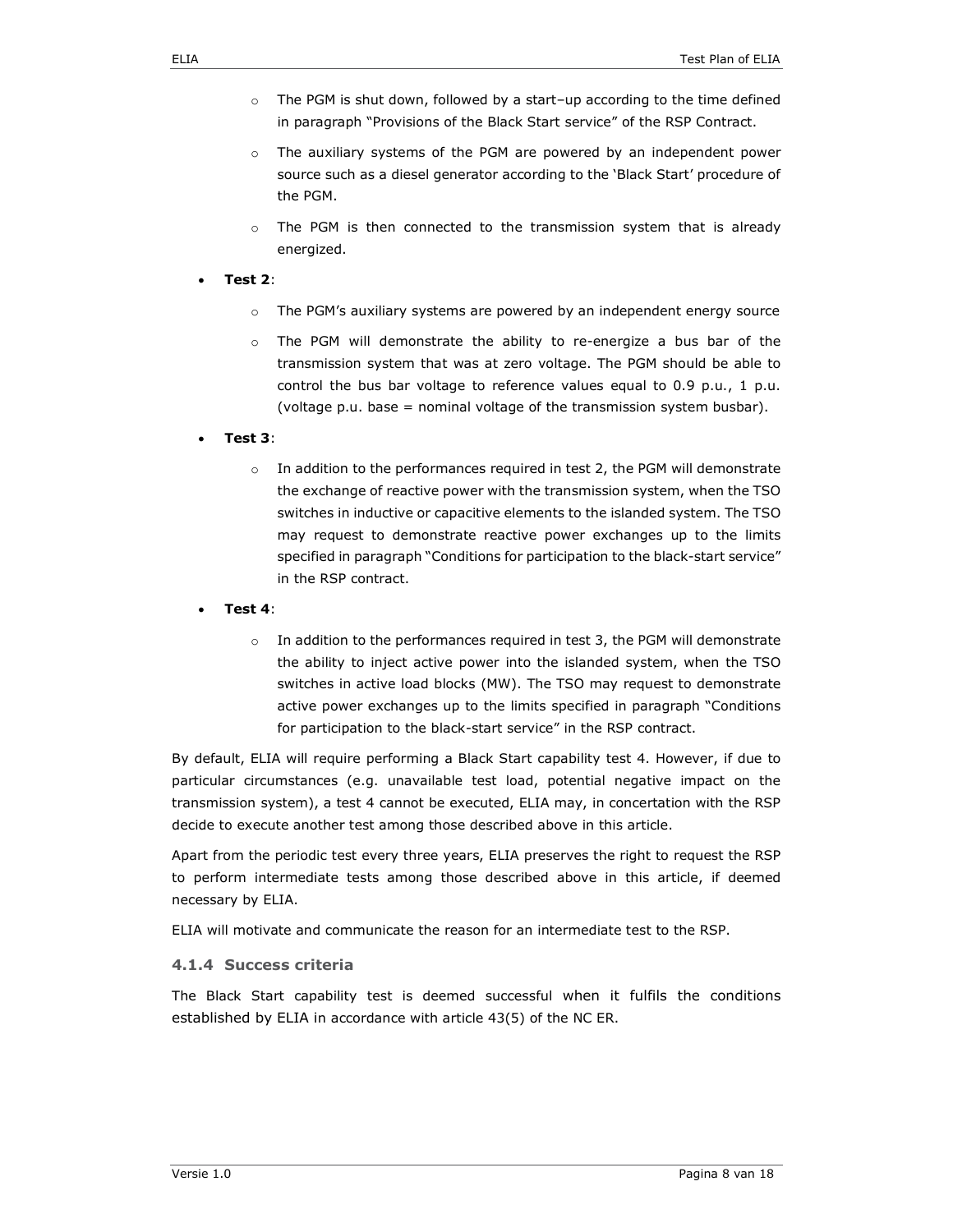#### 4.1.5 Test organization and preparation

The test is prepared by ELIA and the RSP considering the minimum requirements laid down in Article 44(1) of NC ER, with the exception of the unplanned tests described in paragraph 4.1.6 of this Test Plan.

The RSP and ELIA shall take all steps to limit, as far as possible, the commercial impact for both parties arising from performing a planned Black Start capability tests.

The date on which the Black Start capability tests takes place (Test Date) will be decided by mutual agreement between ELIA and the RSP. The Test Date must be chosen in a period starting three months before the Reference Date and ending three months after the Reference Date. The Reference Date is determined by the furthest date forward between:

- the date of entry into force of the RSP Contract plus six months
- the date of the previous Black Start capability tests on the same Restoration Facility plus three years.

If ELIA and the RSP fail to reach an agreement regarding the Test Date within 30 calendar days of the start of consultations, ELIA shall impose a Test Date unilaterally unless the RSP can prove that this would seriously damage its assets and that other, equally effective testing periods are feasible.

In accordance with art 4(8) of the NC ER, the RSP can complain against a TSO in relation to ELIA's decision and may refer the complaint to the CREG which, acting as dispute settlement authority, shall issue a decision within two months after receipt of the complaint. That period may be extended by a further two months where additional information is sought by the CREG. That extended period may be further extended with the agreement of the complainant. The CREG's decision shall be binding unless and until overruled on appeal.

The Black Start capability test is executed according to the Black-out and Black Start procedures of the RSP and ELIA's relevant procedures.

The RSP shall provide ELIA with the following documents prior to performance of each Black Start capability test or upon ELIA's request:

- 'Black-out' procedure as defined in Article II.1 of the RSP Contract.
- 'Black Start' procedure as defined in Article II.1 of the RSP Contract.
- Full single-line diagram of the installations

ELIA shall be entitled to attend the Black Start capability test. To this end, the RSP shall ensure that ELIA has access to the buildings of the Restoration Facility.

In case of failed Black Start capability test, ELIA undertakes, where applicable, to assist in arranging a new Black Start capability test within two months of receiving the request from the RSP.

#### 4.1.6 Unplanned test

Without prejudice to previous paragraphs, and in order to check that the Restoration Facility is actually capable of providing the Black Start Service, ELIA shall be entitled to conduct a Black Start capability test as described in paragraph 4.1.3 of this Test Plan without a prior warning or consultation with the RSP.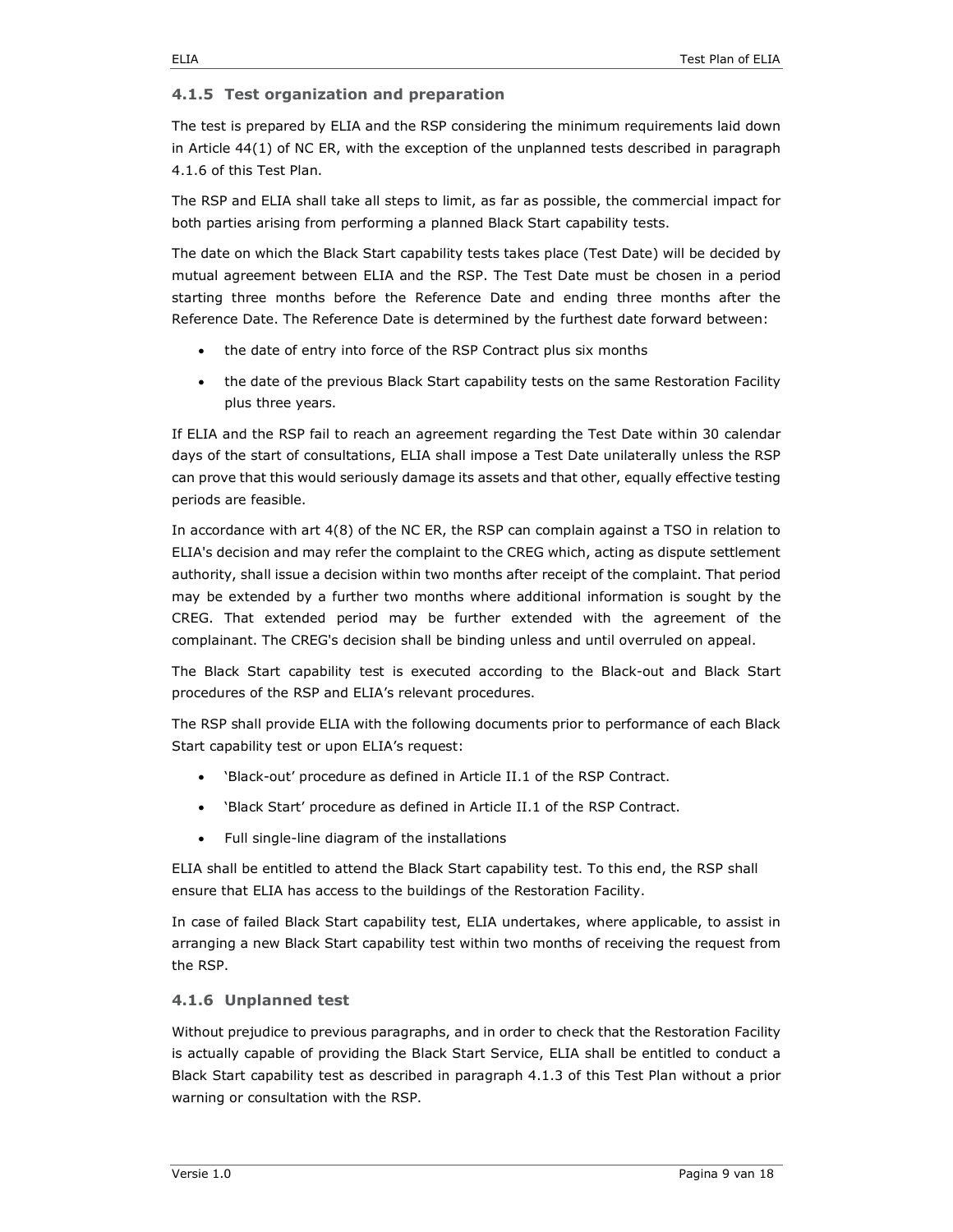This type of unplanned test may only be conducted by ELIA if the Restoration Facility is available (based on the definition of outage set out in Article II.4.6 of the RSP Contract), its generation program is at zero (based on the CIPU nominations sent by the Service Provider) and it is not participating in the supply of other reserves at the time. ELIA shall be entitled to conduct this type of test at least once for each Restoration Facility over the term of the RSP Contract.

#### 4.1.7 Test reports

ELIA shall, with the assistance of the RSP, compile a report on each completed test.

The RSP shall make available to ELIA all the test reports and important information relating to earlier and current internal tests conducted at the Restoration Facility.

#### 4.1.8 Initial test for a new Restoration Facility

For any Restoration Facility not covered by a Black Start service contract in the year preceding the year in which the RSP Contract was concluded or that have not passed a test during the previous three years, a Black Start capability test will have to be passed as quickly as possible by the end of the first year of the RSP Contract.

### 4.2 Quick resynchronisation service

#### 4.2.1 Introduction

Each RSP which is a PGM delivering a quick resynchronisation service shall execute tripping to houseload test considering the minimum requirements laid down in Article 44(2) of the NC ER and of Article 45(6) of the NC RfG.

As specified in Article 45(6) of the NC RfG, the test aims to demonstrate the technical capability of the PGM to trip to and stably operate on house load.

The quick resynchronisation capability is defined in Article  $15(5)(c)$  of the NC RfG.

#### 4.2.2 Test description

In the version of the Restoration Plan, which was submitted for approval on September 30<sup>th</sup> 2019, ELIA does not contract quick resynchronisation services. Hence, no test is described for such services in this version of the Test Plan. However, according to Article 15(5)(c) of NC RfG, PGM of type C & D shall be capable of quick resynchronisation in line with the protection strategy agreed between the relevant system operator, ELIA and the power generating facility.

If, in the future, ELIA contracts a Restoration Service which is a PGM providing a quick resynchronization service, a test procedure will be developed in consultation with the stakeholders and taking into account the minimal requirements laid down in Article 44(2) of the NC ER, Article 45(6) and Article  $15(5)(c)$  of the NC RfG. In that case, a new version of the Test Plan will be submitted for approval.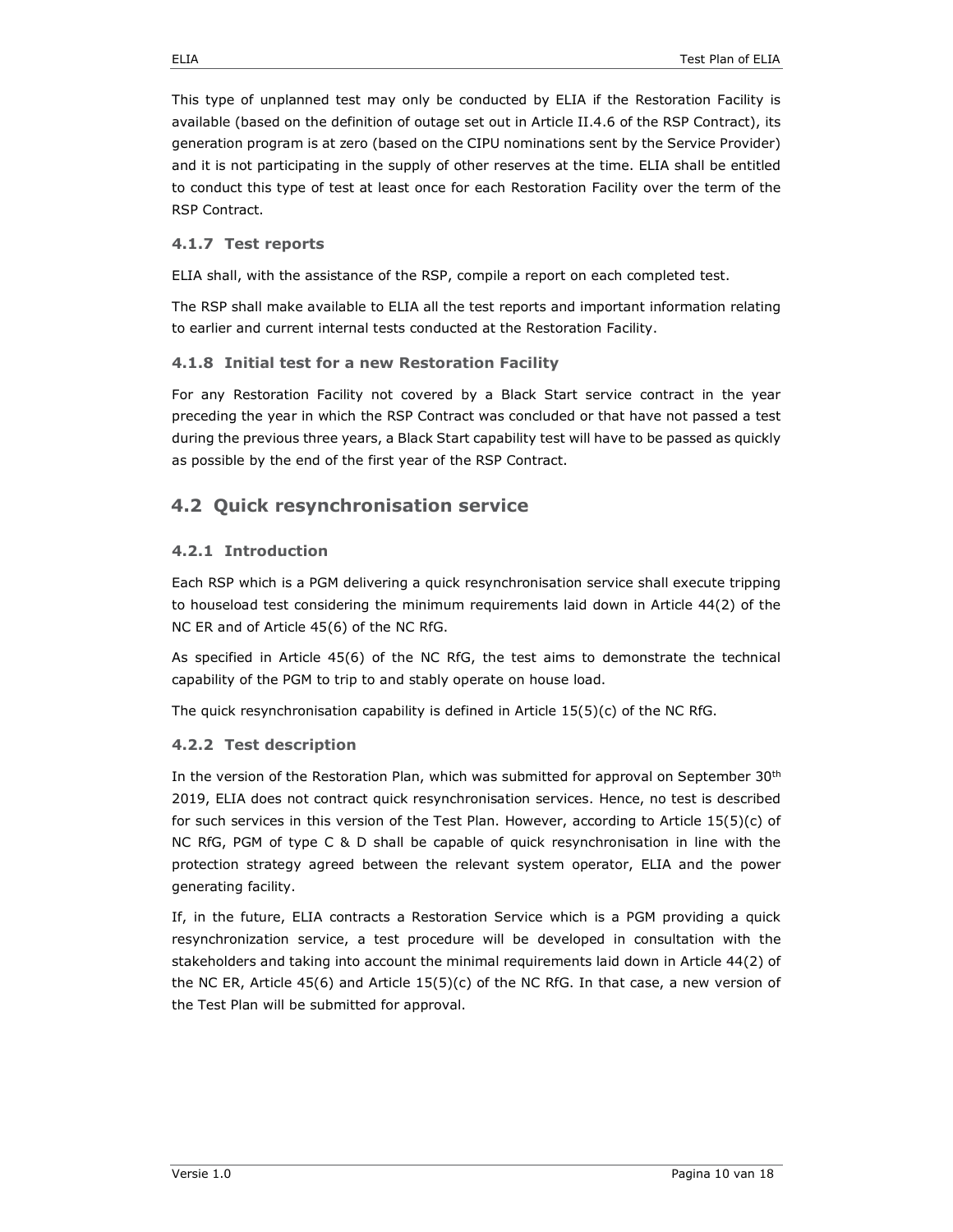## 5 Compliance testing of demand facilities providing demand side response

### 5.1 Defence Service Providers delivering demand response

#### 5.1.1 Introduction

Each Defence Service Provider (DSP) delivering demand response shall execute a demand modification test considering the minimum requirements laid down in Article 45(1) of the NC ER and following the methodology laid down in Article 41(1) of the NC DCC.

As specified in Article 41(1) of the NC DCC, the demand modification test aims to demonstrate the technical capability of the demand unit used by a demand facility or a closed distribution system to provide demand response active power control, demand response reactive power control or demand response transmission constraint management to modify its power consumption, after receiving an instruction from ELIA.

#### 5.1.2 Test description

In the version of the System Defence Plan, which was submitted for approval on September  $30<sup>th</sup>$  2019, ELIA did not include measures to be executed by DSPs delivering demand side response. Hence, no test is described for such services in this version of the Test Plan.

In case actions of the System Defence Plan should rely on actions from DSPs delivering demand side response, a dedicated test will be developed in concertation with the stakeholders and taking into account the minimum requirements laid down in Article 45(1) of the NC ER and Article 41(1) of the NC DCC. In that case, a new version of the Test Plan will be submitted for approval.

### 5.2 Defence Service Providers delivering demand response low frequency demand disconnection

#### 5.2.1 Introduction

Each DSP delivering demand response LFDD shall execute a LFDD test considering the minimum requirements laid down in Article 45(2) of NC ER and following the methodology laid down in Article 37(4) of NC DCC for transmission connected demand facilities. For other facilities, the relevant system operator may define a similar methodology.

As specified in Article 37(4) of the NC DCC, the LFDD test aims to demonstrate the technical capability of transmission-connected distribution facilities for remote disconnection at the connection point(s) from the transmission system when required by ELIA.

#### 5.2.2 Test description

In the version of the System Defence Plan, which was submitted for approval on September 30<sup>th</sup> 2019, ELIA did not include measures to be executed by demand facilities, delivering LFDD services. Hence, no test is described for such services in this version of the Test Plan.

In case future versions of the System Defence Plan rely on measures from DSPs delivering demand response LFDD, a dedicated test will be developed in concertation with the stakeholders and taking into account the minimum requirements laid down in Article 45(2)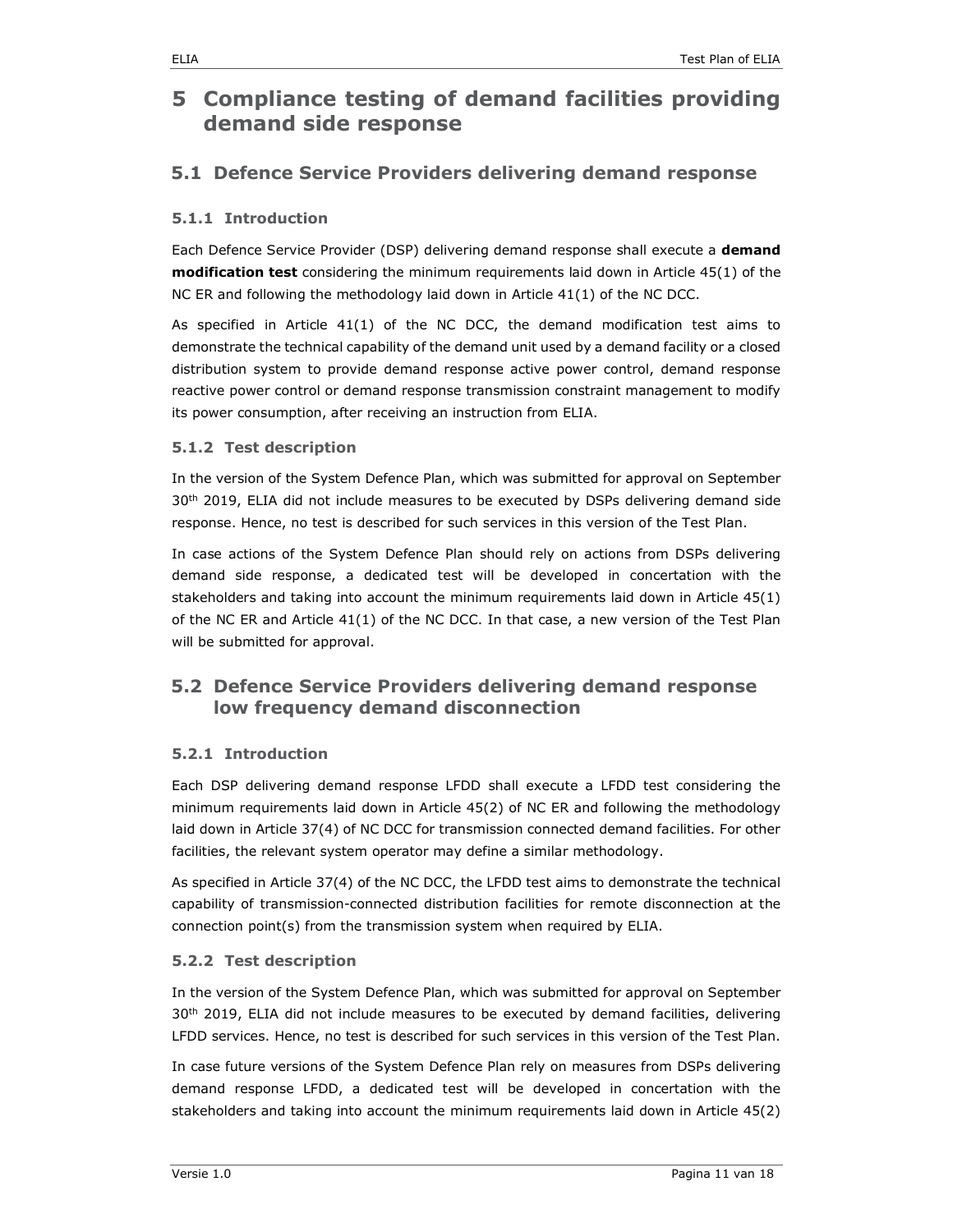of the NC ER and Article 37(4) of the NC DCC. In that case, a new version of the Test Plan will be submitted for approval.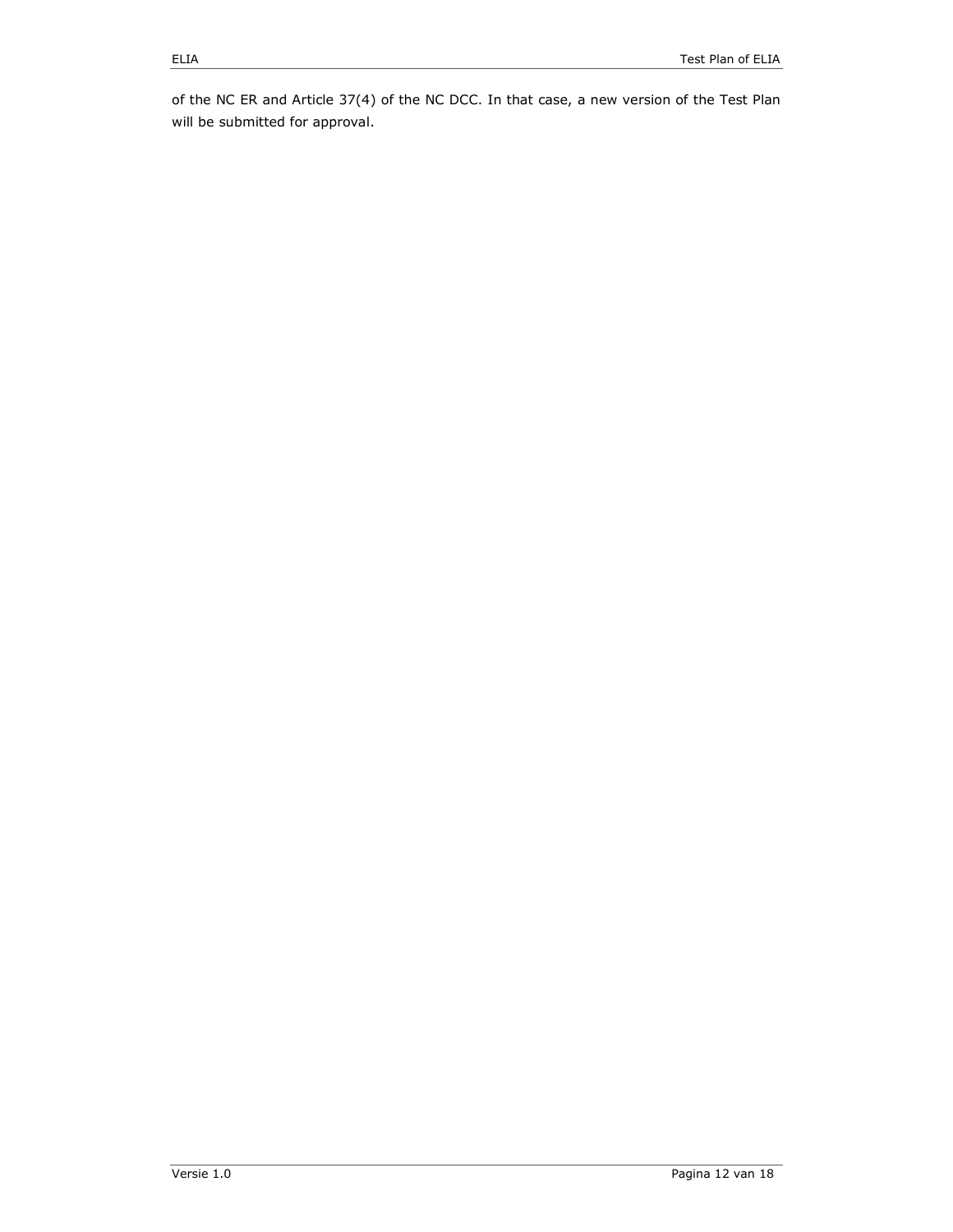## 6 Compliance testing of HVDC capabilities

#### 6.1.1 Introduction

Each RSP which is an HVDC system delivering a Black Start service shall execute a Black Start capability test considering the minimum requirements laid down in Article 46 of NC ER and following the methodology laid down in Article 71(11) of NC HVDC.

As specified in Article 71(11) of the NC HVDC, the Black Start capability test aims to demonstrate the technical capability of the HVDC system to energise the busbar of the remote AC substations to which it is connected.

#### 6.1.2 Test description

In the version of the Restoration Plan, which was submitted for approval on September 30<sup>th</sup> 2019, ELIA does not include measures to be executed by HVDC systems delivering Black Start capabilities. Hence, no test is described for such services in this version of the Test Plan.

If, in the future, ELIA contracts a Restoration Service which is an HVDC system providing Black Start capabilities, a test procedure will be developed in consultation with the stakeholders and taking into account the minimal requirements laid down in Article 46 of the NC ER, Article 71(11), Article 37(2) and Article 37(3) of the NC HVDC. In that case, a new version of the Test Plan will be submitted for approval.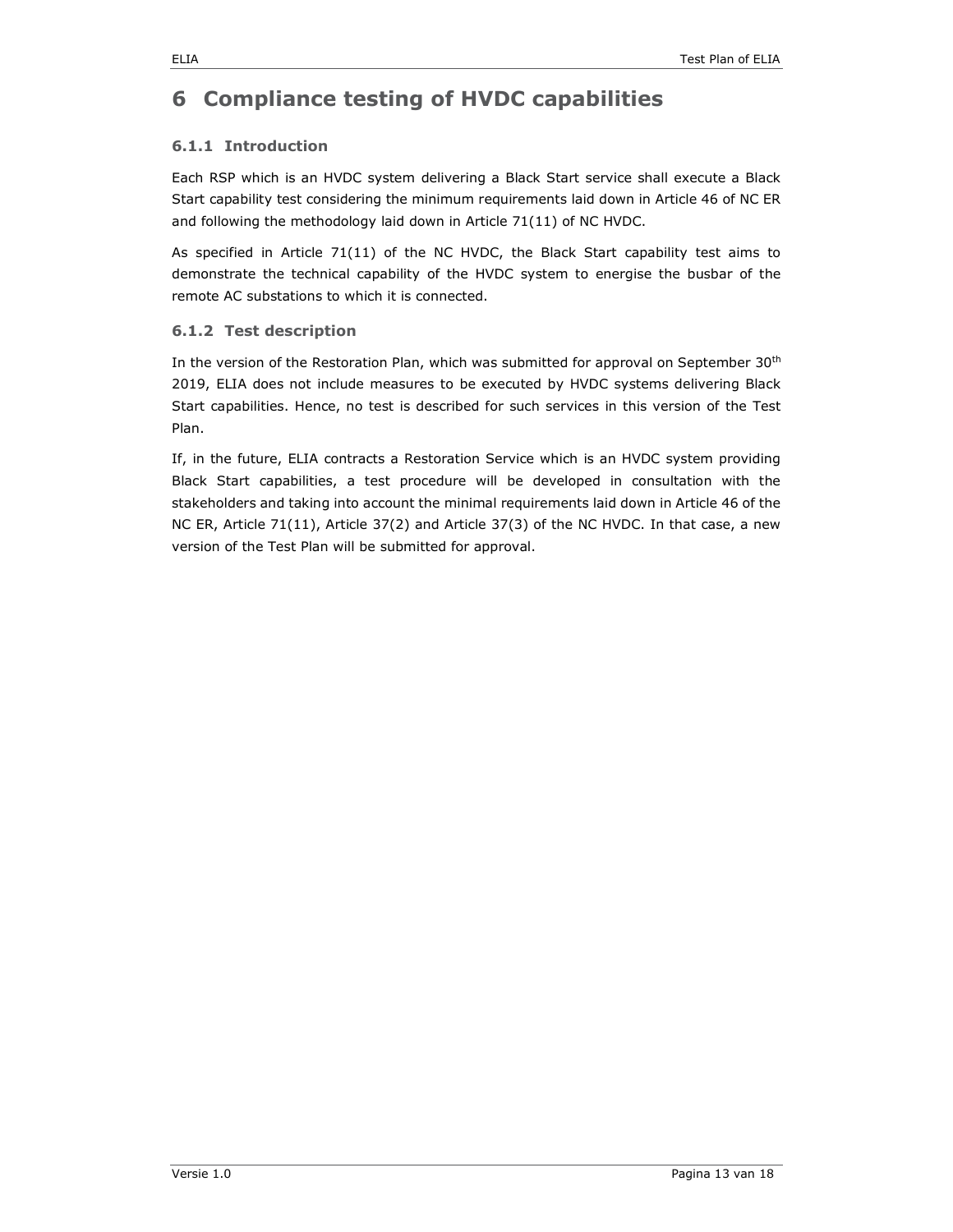## 7 Compliance testing of low frequency demand disconnection (LFDD) relays

### 7.1 Introduction

Each public DSO, CDSO & TSO shall execute testing on LFDD relays implemented on its installation considering the minimum requirements laid down in Article 47 of the NC ER and following the methodologies laid down in Article 37(6) and 39(5) of the NC DCC.

As specified in Article 37(6) and Article 39(5) of the NC DCC, the LFDD relays test aims to demonstrate the technical capability of the transmission-connected distribution facilities/demand facilities to operate from a nominal AC supply specified by ELIA.

Three tests are foreseen to assess the compliance of LFDD relays, implemented on installations of TSO, public DSO or CDSO.

- 1. A qualification test, taking place before the installation of the LFDD relay.
- 2. A commissioning test, taking place at least when a new LFDD relay is installed;
- 3. A periodical test, taking place at least every 10 years if the relay has not been tested during this period.

### 7.2 Qualification test

Before a new type of LFDD relay is installed, it will be subject to a qualification test. This qualification test will assess the compliance of the LFDD relays to the minimum requirements, taking place before installing the LFDD relays.

The following properties are tested:

- Measurement of the threshold accuracy
- Measurement of the action time of the relay in case of sudden frequency drop
- Measurement of the action time of the relay in case of frequency drop with different rates of change (slopes)
- Blocking of the frequency function by minimum voltage
- Check of the behavior of the relay in the presence of harmonics and Ripple control signal
- Check of the behavior of the relay in case of sudden vector jump
- Check the behavior of the relays in case of unbalanced voltage
- Check of the anti-aliasing filtering of the relays
- Check the behavior in case of injections of records in "Comtrade" format
- Check the operation of the LEDs
- Check the initialization time
- Check the bouncing reaction of the tripping contacts of the relay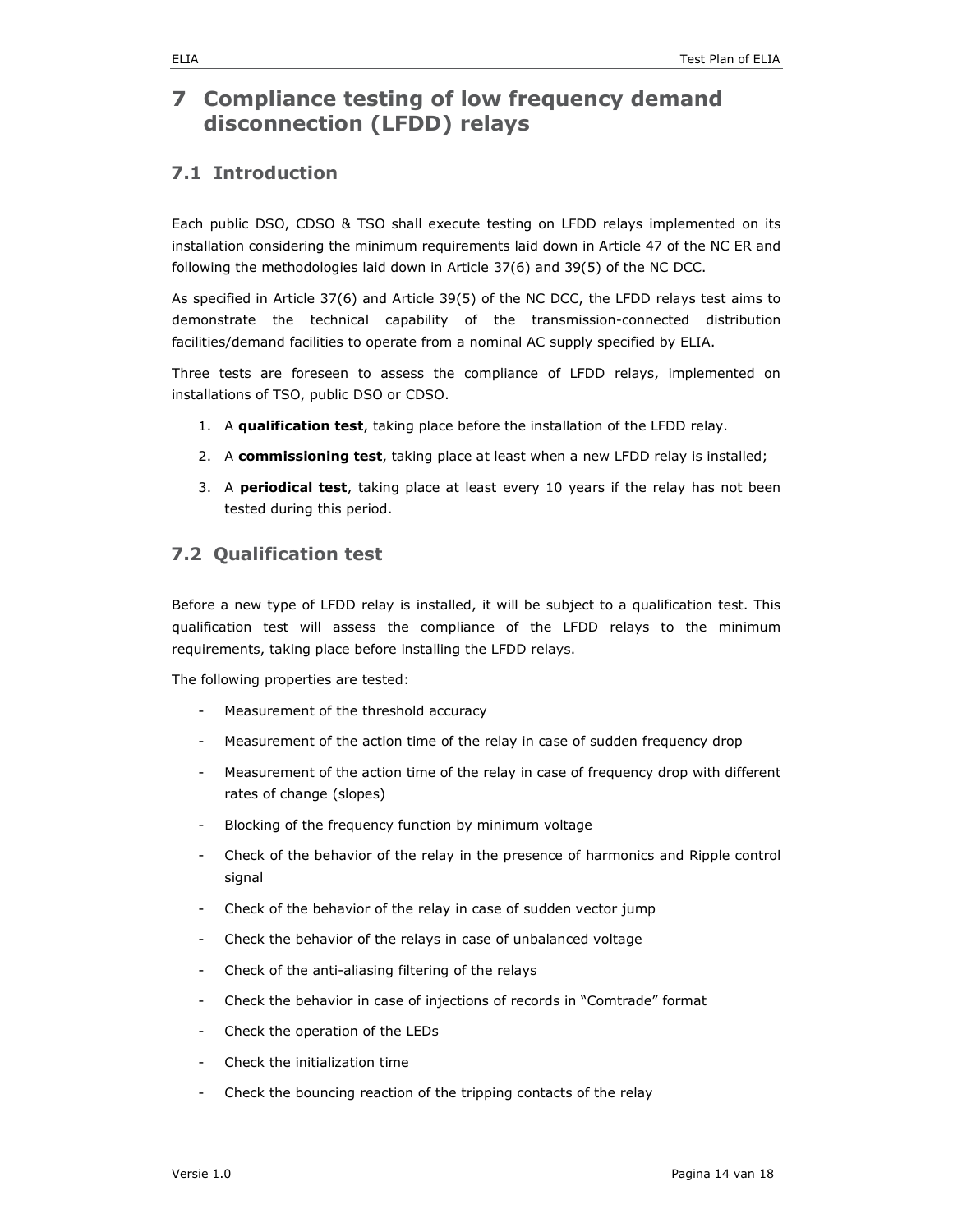Check the action time response in case one or two phase-ground voltage(s) are disappearing

### 7.3 Commissioning test

The commissioning test aims to verify the compliance of newly installed LFDD relays through the execution of a frequency drop test.

The commissioning test is performed when a new LFDD relay is installed.

External frequency signals are injected into the LFDD relay to check if the tripping command is correctly send and received by the relevant circuit breakers or interface cubicles within the acceptable operating time.

The commissioning test is considered successful if:

- The measured operating time is lower than 150 ms as specified in Article  $19(1)(c)$ of the NC DCC. The operating time is referring to the action time of the LFDD relay including measurement and relay calculation time. The opening time of the circuit breaker is not included is the operating time.
- No bounce phenomenon has been observed (the contact behaviour of making and breaking several times in a short period of seconds before coming finally to rest in a determined position closed or open)

### 7.4 Periodical test

The periodical test aims to verify the compliance of existing LFDD relays through the execution of a frequency drop test.

The periodical test is considered successful if:

- The measured operating time is lower than 150ms as specified in Article  $19(1)(c)$  of the NC DCC. The operating time is referring to the action time of the LFDD relay including measurement and relay calculation time. The opening time of the circuit breaker is not included is the operating time.
- No bounce phenomenon has been observed (the contact behaviour of making and breaking several times in a short period of seconds before coming finally to rest in a determined position closed or open).

A periodical test should occur at least every 10 years by the owner of the equipment. The TSO and relevant DSO and/or CDSO should coordinate to organize such test.

If a frequency drop test has been executed on the considered relay in a maintenance context, the period of 10 years shall begin at the date the frequency drop test was executed.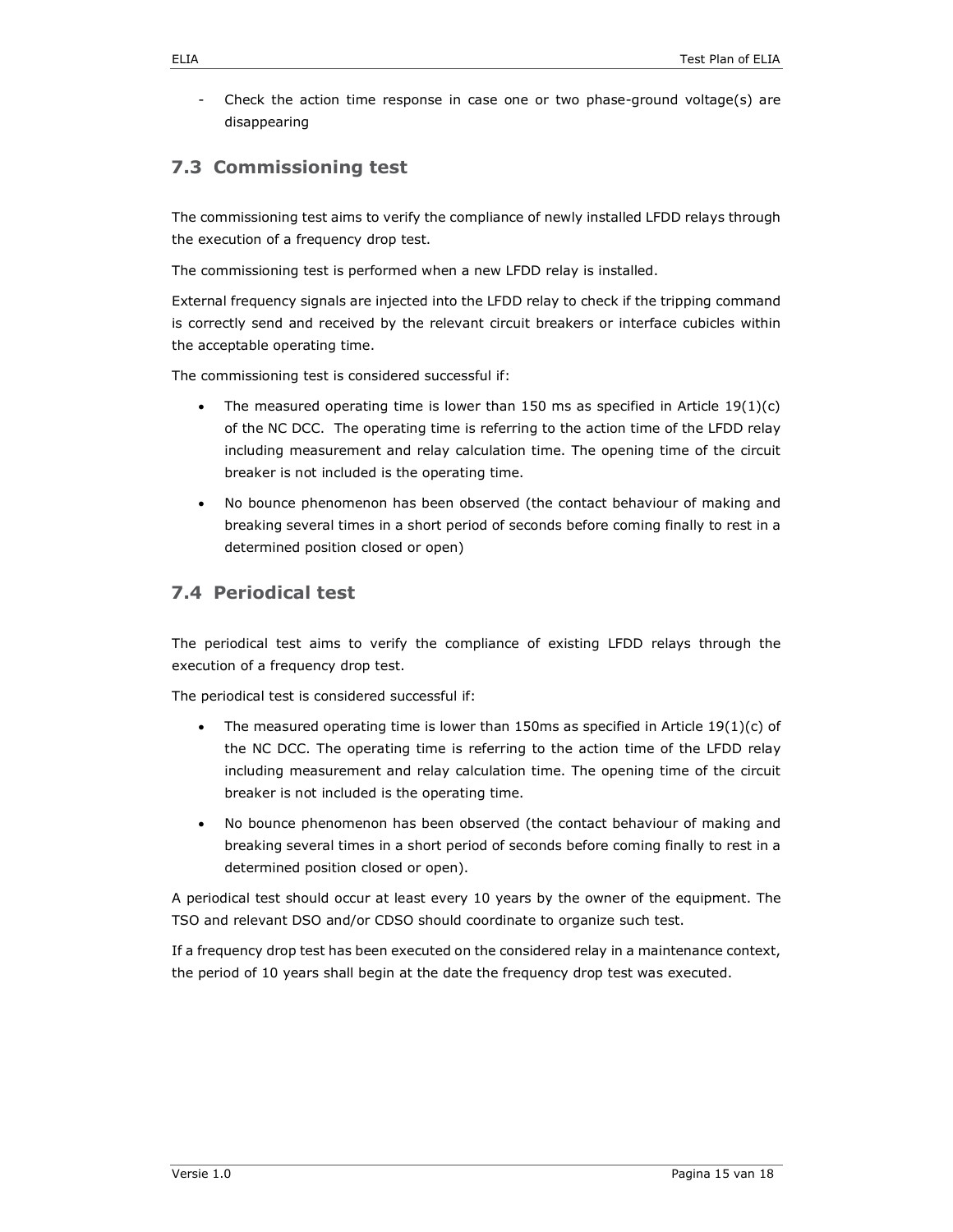### 8 Definitions and acronyms

Black Start capability: "black start capability" as defined in Article 2, 2<sup>nd</sup> al., 45, of the NC RfG, i.e. "The capability of recovery of a power-generating module from a total shutdown through a dedicated auxiliary power source without any electrical energy supply external to the power-generating facility".

#### CDSO = Closed Distribution System Operator

CE 11 AHDR: Synergrid working group: "Comité Electrique 11 Afschakelen, Heropbouwen, Délestage, Reconstruction"

#### CIPU = Coordination of the Injection of Production Units Contract

CREG = Commission for Regulation of Electricity and Gas

DSO = Distribution System Operator. Where DSO is used in this document, it is to be understood as the operator of a public distribution system. For the avoidance of doubt, a CDSO is not to be interpreted as a sub category of a DSO in this document. Requirement for CDSOs are explicitly mentioned.

DSP = Defence Service Provider: "defence service provider" as defined in Article 3,  $2^{nd}$  al., 1, of the NC ER, i.e. "a legal entity with a legal or contractual obligation to provide a service contributing to one or several measures of the System Defence Plan";

FGR = Federal Grid Code: royal decree of April 22<sup>th</sup> 2019 containing technical rules for the management of the electricity transmission system and the access thereto.

FRR = Frequency Restoration Reserves: operational reserves to restore f to its normal value and to restore the system imbalance to its normal value. Centralized control. Automatic or manual activation within 15 minutes

**Houseload operation:** "houseload operation" as defined in Article 2,  $2^{nd}$  al., 44, of the NC RfG, i.e. "The operation which ensures that power-generating facilities are able to continue to supply their in-house loads in the event of network failures resulting in power-generating modules being disconnected from the network and tripped onto their auxiliary supplies".

Island operation: "island operation" as defined in Article 2, 2<sup>nd</sup> al., 43, of the NC RfG, i.e. "The independent operation of a whole network or part of a network that is isolated after being disconnected from the interconnected system, having at least one powergenerating module or HVDC system supplying power to this network and controlling the frequency and voltage."

#### LAN = Local area network

LFC area: Load frequency control area. For Belgium, this corresponds to the ELIA Control Area.

#### LFDD = Low Frequency Demand Disconnection

Minister for Energy: Minister or State Secretary responsible for energy matters.

#### NCC = National Control Centre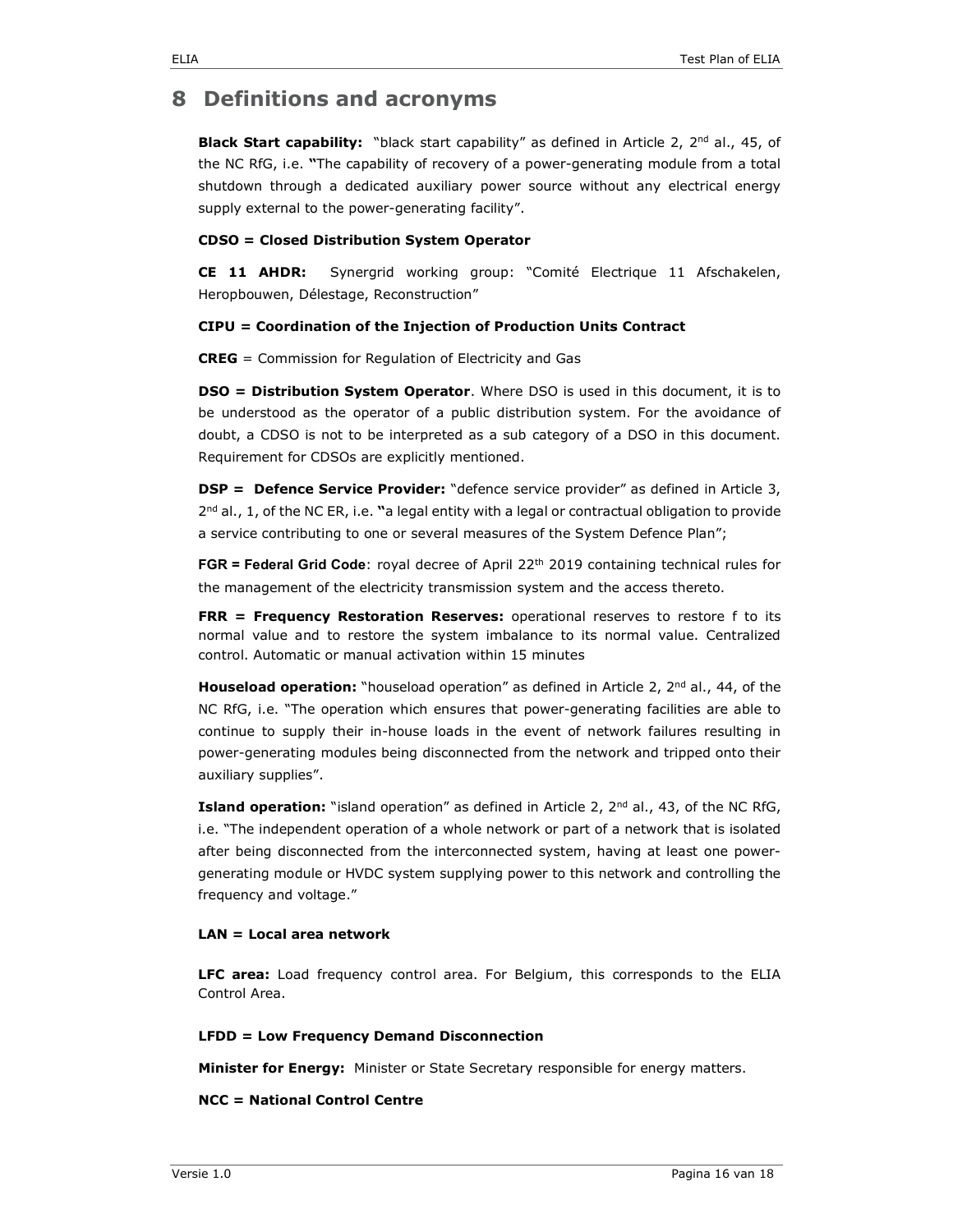NC DCC = Network Code Demand Connection. COMMISSION REGULATION (EU) 2016/1388 of 17 August 2016 establishing a Network Code on Demand Connection

NC ER = Network Code Emergency and Restoration. COMMISSION REGULATION (EU) 2017/2196 of 24 November 2017 establishing a network code on electricity emergency and restoration

NC HVDC = Network Code HVDC: COMMISSION REGULATION (EU) 2016/1447 of 26 August 2016 establishing a network code on requirements for grid connection of high voltage direct current systems and direct current-connected power park modules

NC RFG = Network Code Requirements for Generators: COMMISSION REGULATION (EU) 2016/631 of 14 April 2016 establishing a network code on requirements for grid connection of generators

#### PGM = Power Generating Module

#### RCC = Regional Control Centre

Restoration Facility: Electricity generating facility, comprising one or more PGM connected to the same connection point on the transmission system and capable of providing a certain Restoration Service;

**Restoration Plan:** "restoration plan" as defined in Article 3,  $2^{nd}$  al., 5, of the NC ER, i.e. "All technical and organizational measures necessary for the restoration of the system back to normal state."

RSP = Restoration service provider: "restoration service provider" as defined in Article 3,  $2<sup>nd</sup>$  al., 2, of the NC ER, i.e. "a legal entity with a legal or contractual obligation to provide a service contributing to one or several measures of the Restoration Plan."

RSP Contract: Contract established between ELIA and a Restoration Service Provider providing restoration service according to the Terms and Conditions to act as a Restoration Service Provider.

#### SCADA = Supervisory Control and Data Acquisition

SGU = Significant Grid User. An entity mentioned in article 2.2 of COMMISSION REGULATION (EU) 2017/2169 of 24 November 2017 establishing a network code on electricity emergency and restoration:

- a) existing and new power generating modules classified as type C and D in accordance with the criteria set out in Article 5 of Commission Regulation (EU) 2016/631
- b) existing and new power generating modules classified as type B in accordance with the criteria set out in Article 5 of Regulation (EU) 2016/631, where they are identified as SGUs in accordance with Article 11(4) and Article 23(4) of Commission Regulation (EU) 2017/2196;
- c) existing and new transmission-connected demand facilities;
- d) existing and new transmission connected closed distribution systems;
- e) providers of redispatching of power generating modules or demand facilities by means of aggregation and providers of active power reserve in accordance with Title 8 of Regulation (EU) 2017/1485; and